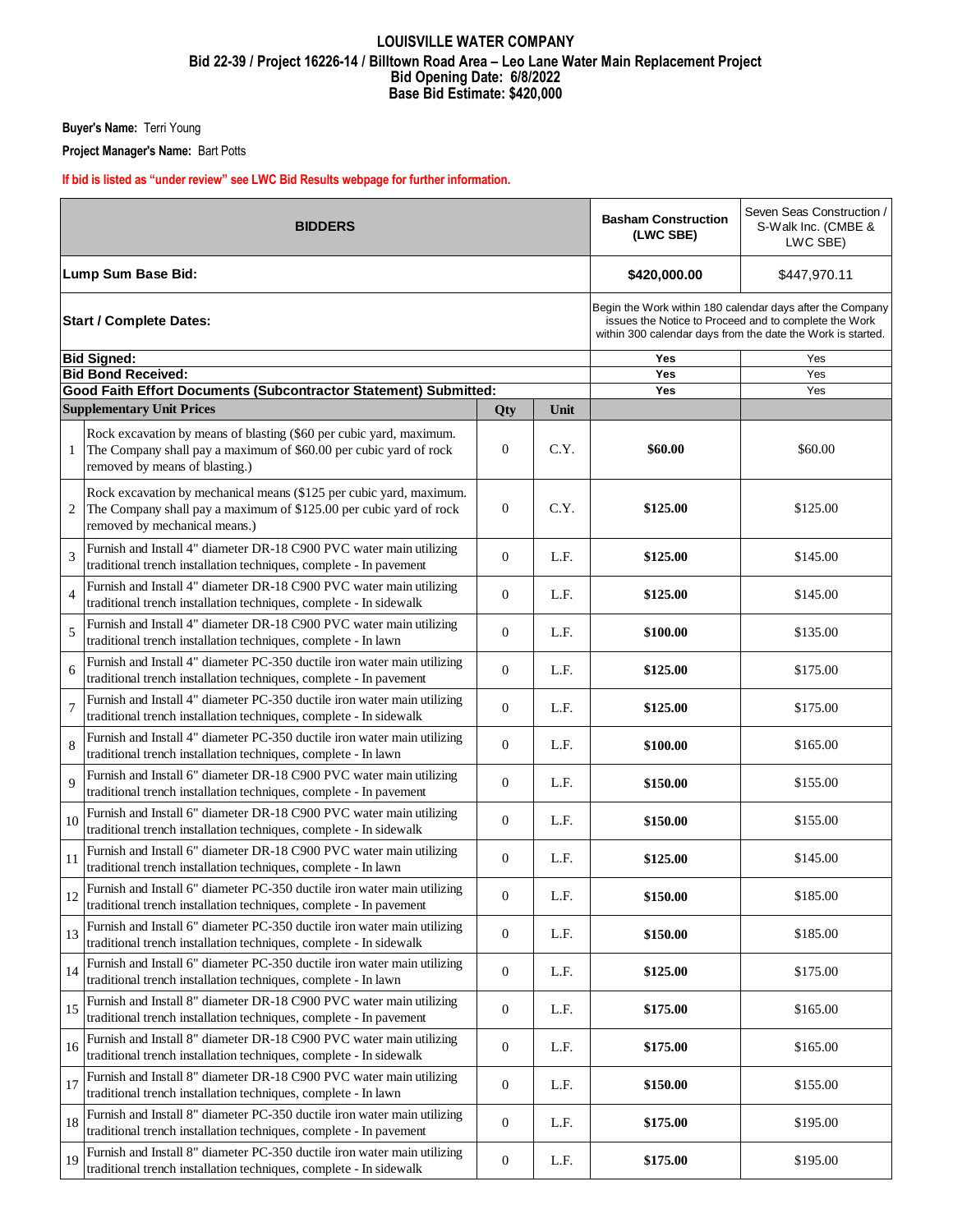## **LOUISVILLE WATER COMPANY Bid 22-39 / Project 16226-14 / Billtown Road Area – Leo Lane Water Main Replacement Project Bid Opening Date: 6/8/2022 Base Bid Estimate: \$420,000**

**Buyer's Name:** Terri Young

**Project Manager's Name:** Bart Potts

## **If bid is listed as "under review" see LWC Bid Results webpage for further information.**

| <b>BIDDERS</b>                                                                      |                                                                                                                                                |                  |              | <b>Basham Construction</b><br>(LWC SBE) | Seven Seas Construction /<br>S-Walk Inc. (CMBE &<br>LWC SBE) |  |  |
|-------------------------------------------------------------------------------------|------------------------------------------------------------------------------------------------------------------------------------------------|------------------|--------------|-----------------------------------------|--------------------------------------------------------------|--|--|
| 20                                                                                  | Furnish and Install 8" diameter PC-350 ductile iron water main utilizing<br>traditional trench installation techniques, complete - In lawn     | $\theta$         | L.F.         | \$150.00                                | \$185.00                                                     |  |  |
| 21                                                                                  | Furnish and install LONG water service adjustment $(5/8" - 3/4")$ ,<br>complete - Relocate                                                     | $\mathbf{0}$     | Each         | \$3,200.00                              | \$3,000.00                                                   |  |  |
| 22                                                                                  | Furnish and install LONG water service adjustment $(5/8" - 3/4")$ ,<br>complete - Renew                                                        | $\mathbf{0}$     | Each         | \$2,800.00                              | \$2,900.00                                                   |  |  |
| 23                                                                                  | Furnish and install LONG water service adjustment $(5/8 - 3/4)$ ,<br>complete - Transfer                                                       | $\mathbf{0}$     | Each         | \$1,000.00                              | \$2,500.00                                                   |  |  |
| 24                                                                                  | Furnish and install LONG water service adjustment $(5/8" - 3/4")$ ,<br>complete - Discontinue                                                  | $\mathbf{0}$     | Each         | \$1,000.00                              | \$1,150.00                                                   |  |  |
| 25                                                                                  | Furnish and install SHORT water service adjustment $(5/8" - 3/4")$ ,<br>complete - Relocate                                                    | $\mathbf{0}$     | Each         | \$2,500.00                              | \$2,600.00                                                   |  |  |
| 26                                                                                  | Furnish and install SHORT water service adjustment $(5/8" - 3/4")$ ,<br>complete - Renew                                                       | $\mathbf{0}$     | Each         | \$2,200.00                              | \$2,500.00                                                   |  |  |
| 27                                                                                  | Furnish and install SHORT water service adjustment $(5/8" - 3/4")$ ,<br>complete - Transfer                                                    | $\mathbf{0}$     | Each         | \$1,000.00                              | \$2,100.00                                                   |  |  |
| 28                                                                                  | Furnish and install SHORT water service adjustment $(5/8" - 3/4")$ ,<br>complete - Discontinue                                                 | 0                | Each         | \$1,000.00                              | \$1,100.00                                                   |  |  |
|                                                                                     | 29 Furnish and install 6" fire hydrant, complete - Short                                                                                       | $\boldsymbol{0}$ | Each         | \$8,500.00                              | \$8,500.00                                                   |  |  |
|                                                                                     | 30 Furnish and install 6" fire hydrant, complete - Long                                                                                        | $\boldsymbol{0}$ | Each         | $\overline{\$9,000.00}$                 | \$10,000.00                                                  |  |  |
|                                                                                     | 31 Preconstruction valve inspection                                                                                                            | 0                | Each         | \$150.00                                | \$850.00                                                     |  |  |
| 32                                                                                  | Valve excavation and backfill (including backfill, compaction, and<br>pavement restoration)                                                    | $\mathbf{0}$     | Each         | \$1,000.00                              | \$3,250.00                                                   |  |  |
| 33                                                                                  | Replace existing valve with new valve (Valve Furnished by<br>CONTRACTOR) - 4"                                                                  | $\mathbf{0}$     | Each         | \$2,000.00                              | \$3,900.00                                                   |  |  |
| 34                                                                                  | Replace existing valve with new valve (Valve Furnished by<br>CONTRACTOR) - 6"                                                                  | 0                | Each         | \$2,800.00                              | \$4,800.00                                                   |  |  |
| 35                                                                                  | Replace existing valve with new valve (Valve Furnished by<br><b>CONTRACTOR) - 8"</b>                                                           | $\mathbf{0}$     | Each         | \$4,500.00                              | \$6,300.00                                                   |  |  |
| 36                                                                                  | Replace existing valve with new valve (Valve Furnished by<br><b>CONTRACTOR) - 12"</b>                                                          | $\overline{0}$   | Each         | \$7,500.00                              | \$9,950.00                                                   |  |  |
| 37                                                                                  | Replace existing valve with new valve (Valve Furnished by<br><b>CONTRACTOR</b> ) - 16"<br>38 Furnish and Install new valve along new main - 4" | 0<br>0           | Each<br>Each | \$15,000.00<br>\$1,500.00               | \$13,000.00<br>\$3,000.00                                    |  |  |
|                                                                                     |                                                                                                                                                |                  |              |                                         |                                                              |  |  |
|                                                                                     | 39 Furnish and Install new valve along new main - 6"                                                                                           | $\boldsymbol{0}$ | Each         | \$2,000.00                              | \$4,000.00                                                   |  |  |
|                                                                                     | 40 Furnish and Install new valve along new main - 8"                                                                                           | $\boldsymbol{0}$ | Each         | \$3,000.00                              | \$5,500.00                                                   |  |  |
|                                                                                     | 41 Furnish and Install new valve along new main - 12"                                                                                          | $\mathbf{0}$     | Each         | \$5,000.00                              | \$7,750.00                                                   |  |  |
|                                                                                     | 42 Furnish and Install new valve along new main - 16"                                                                                          | $\boldsymbol{0}$ | Each         | \$12,000.00                             | \$10,500.00                                                  |  |  |
|                                                                                     | 43 Milling - Asphalt                                                                                                                           | $\boldsymbol{0}$ | S.Y          | \$10.00                                 | \$13.00                                                      |  |  |
|                                                                                     | 44 Paving - Asphalt                                                                                                                            | 0                | S.Y          | \$15.00                                 | \$19.00                                                      |  |  |
|                                                                                     | 45 Concrete Sidewalk - Historical Mix                                                                                                          | $\boldsymbol{0}$ | S.Y          | \$125.00                                | \$130.00                                                     |  |  |
|                                                                                     | 46 Concrete Sidewalk                                                                                                                           | $\overline{0}$   | S.Y          | \$95.00                                 | \$115.00                                                     |  |  |
|                                                                                     | 47 Concrete Driveway - complete                                                                                                                | $\boldsymbol{0}$ | S.Y          | \$100.00                                | \$100.00                                                     |  |  |
|                                                                                     | 48 Asphalt Driveway - complete                                                                                                                 | $\boldsymbol{0}$ | S.Y          | \$45.00                                 | \$45.00                                                      |  |  |
|                                                                                     | 49 Mobilization                                                                                                                                | $\boldsymbol{0}$ | Each         | \$5,000.00                              | \$5,850.00                                                   |  |  |
|                                                                                     | 50 De-mobilization                                                                                                                             | $\overline{0}$   | Each         | \$2,500.00                              | \$2,800.00                                                   |  |  |
|                                                                                     | When possible, the following supplementary unit prices shall be used to                                                                        |                  |              |                                         |                                                              |  |  |
| determine compensation/credit for work items not listed above. These<br>Unit<br>Qty |                                                                                                                                                |                  |              |                                         |                                                              |  |  |
|                                                                                     | unit prices shall include all overhead, profit, fringe benefits, etc.                                                                          |                  |              |                                         |                                                              |  |  |
| 1                                                                                   | Foreman                                                                                                                                        | $\boldsymbol{0}$ | Hour         | \$85.00                                 | \$75.00                                                      |  |  |
|                                                                                     | 2 Laborer                                                                                                                                      | $\boldsymbol{0}$ | Hour         | \$65.00                                 | \$45.00                                                      |  |  |
| 3                                                                                   | <b>Truck Driver</b>                                                                                                                            | $\mathbf{0}$     | Hour         | \$70.00                                 | \$48.00                                                      |  |  |
| 4                                                                                   | Operator                                                                                                                                       | 0                | Hour         | \$75.00                                 | \$62.00                                                      |  |  |
|                                                                                     | 5 Dump Truck                                                                                                                                   | $\overline{0}$   | Hour         | \$115.00                                | \$135.00                                                     |  |  |